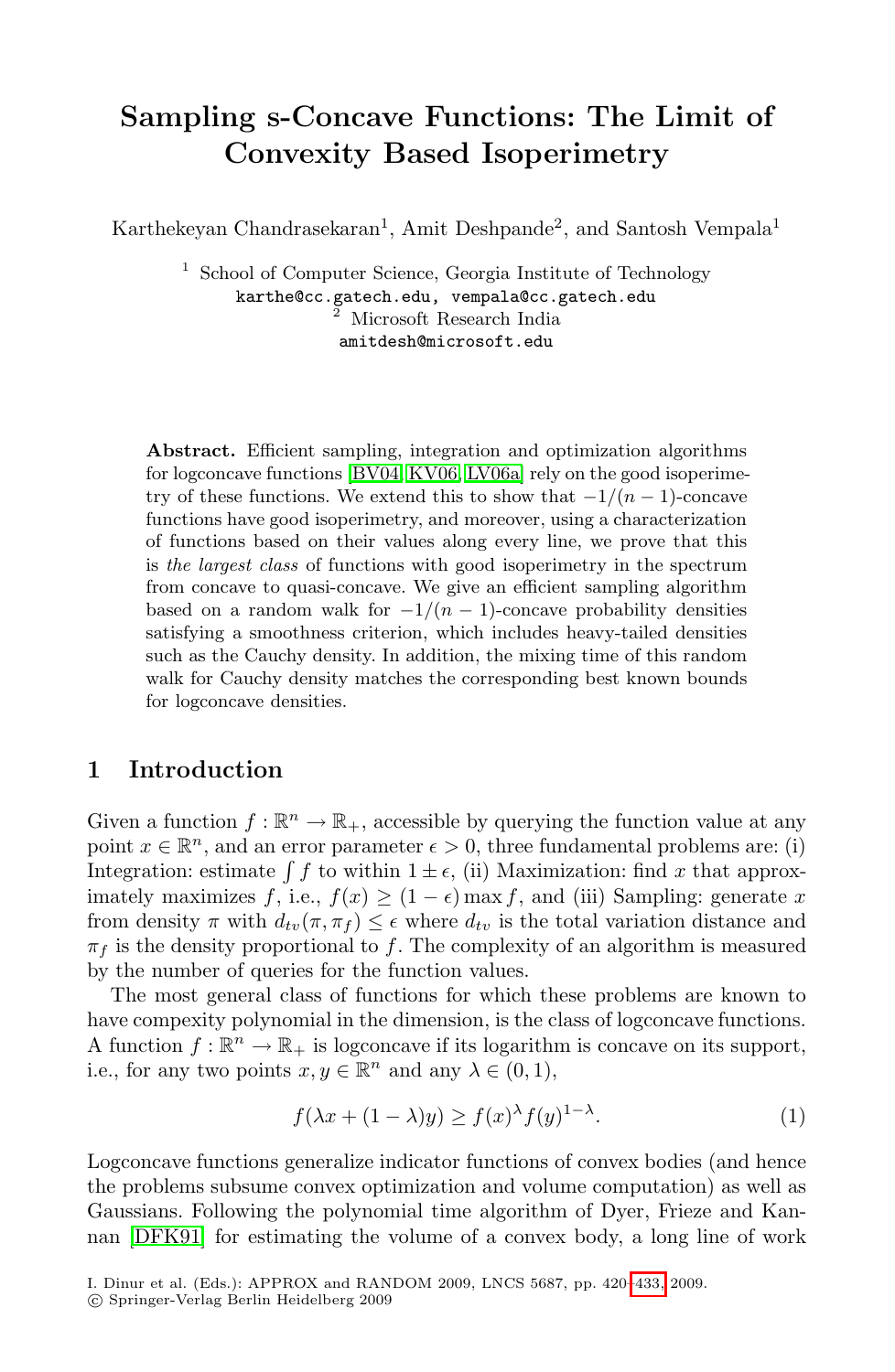[AK91, Lov90, DF91, LS92, LS93, KLS97, LV07, LV06c, LV06b] culminated in the results that both sampling and integration have polynomial complexity for any logconcave density. Integration is done by a reduction to sampling and sampling also provides an alternative to the Ellipsoid method for optimization [BV04, KV06, LV06a]. Sampling itself is achieved by a random walk whose [sta](#page-12-1)[tionar](#page-13-3)y distribution has density proportional to the given function. The key question is thus the rate of convergence of the walk, which depends (among other things) on the isoperimetry of the target function.

Informally, a function has good isoperimetry if one cannot remove a set of small measure from its domain and partition it into two disjoint sets of large measure. Logconcave functions satisfy the following isoperimetric inequality:

**Theorem 1.** *[DF91, LS93] Let*  $f : \mathbb{R}^n \to \mathbb{R}_+$  *be a logconcave function with a convex support* K *of diameter* D,  $\int_{\mathbb{R}^n} f < \infty$ , and  $S_1, S_2, S_3$  be any partition of K *into three measurable sets. Then, for a distribution*  $\pi_f$  *with density proportional to* f*,*

$$
\pi_f(S_3) \ge \frac{2d(S_1, S_2)}{D} \min{\{\pi_f(S_1), \pi_f(S_2)\}},
$$

*where*  $d(S_1, S_2)$  *refers to the minimum distance between any two points in*  $S_1$ *and*  $S_2$ *.* 

Although the class of logconcave functions is fairly large, it does not capture all the functions with good isoperimetry. The definition of logconcavity says that, for every line segment in the domain, the value at its midpoint is at least the geometric mean of the values at its endpoints. This is a generalization of concavity where, for every line segment in the domain, the value at its midpoint is at least the arithmetic mean of the values at its endpoints. This motivates the following question: What condition should a function satisfy along every line segment to have good isoperimetry?

In this paper, using a characterization of functions based on generalized means, we present a class of functions with good isoperimetry that is the largest under this particular characterization. We also give an efficient algorithm to sample from these functions; a well-known example among these is the Cauchy density (which is not logconcave and is heavy-tailed).

To motivate and state our results, we begin with a discussion of one-dimensional conditions.

## **1.1 From Concave to Quasi-concave**

**Definition 1.** *(s-concavity of probability density)* A function  $f : \mathbb{R}^n \to \mathbb{R}_+$  *is said to be s*-concave,  $for -\infty \leq s \leq 1$ , *if* 

$$
f(\lambda x + (1 - \lambda)y) \ge (\lambda f(x)^{s} + (1 - \lambda)f(y)^{s})^{1/s},
$$

*for all*  $\lambda \in [0, 1], \forall x, y \in \mathbb{R}^n$ .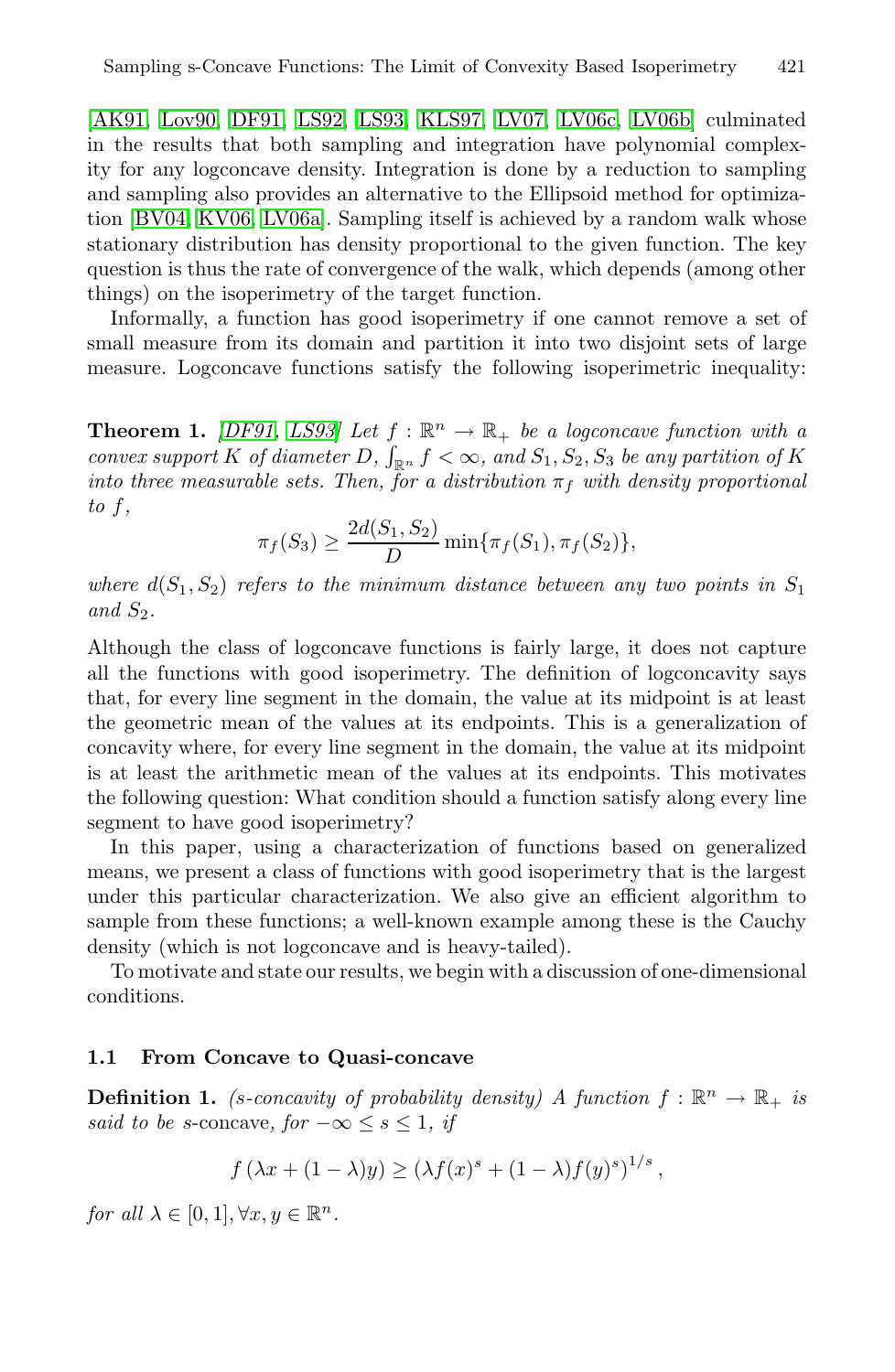The following are some special cases: A function  $f : \mathbb{R}^n \to \mathbb{R}_+$  is said to be

| <i>concave</i> if,          | $f(\lambda x + (1 - \lambda)y) \geq \lambda f(x) + (1 - \lambda)f(y)$                                                        |
|-----------------------------|------------------------------------------------------------------------------------------------------------------------------|
| logconcave if,              | $f(\lambda x + (1 - \lambda)y) \ge f(x)^{\lambda} f(y)^{1 - \lambda}$                                                        |
|                             | harmonic-concave if, $f(\lambda x + (1 - \lambda)y) \ge \left(\frac{\lambda}{f(x)} + \frac{(1 - \lambda)}{f(y)}\right)^{-1}$ |
| $\bigcup quasi-concave$ if, | $f(\lambda x + (1 - \lambda)y) \ge \min\{f(x), f(y)\}\$                                                                      |

for all  $\lambda \in [0,1], \forall x, y \in \mathbb{R}^n$ .

These conditions are progressively weaker, restricting the function value at a convex combination of  $x$  and  $y$  to be at least the arithmetic average, geometric average, harmonic average and minimum, respectively. Note that  $s_1$ -concave functions are also  $s_2$ -concave if  $s_1 > s_2$ . It is thus easy to verify that:

concave  $\subsetneq$  s-concave  $(s > 0) \subsetneq$  logconcave  $\subsetneq$  s-concave  $(s < 0) \subsetneq$  quasi-concave.

Relaxing beyond quasi-concave would violate unimodality, i.e., there could be two distinct local maxima, which appears problematic for all of the fundamental problems. Also, it is well-known that quasi-concave functions have poor isoperimetry.

<span id="page-2-0"></span>There is a different characterization of probability measures based on a generalization of the Brunn-Minkowski inequality. The Brunn-Minkowski inequality states that the Euclidean volume (or Lebesgue measure)  $\mu$  satisfies

$$
\mu (\lambda A + (1 - \lambda)B)^{1/n} \ge \lambda \mu(A)^{1/n} + (1 - \lambda)\mu(B)^{1/n},
$$

for  $\lambda \in [0,1]$  and compact subsets  $A, B \subseteq \mathbb{R}^n$ , where  $\lambda A + (1 - \lambda)B = {\lambda a + \lambda b}$  $(1 - \lambda)b$ :  $a \in A, b \in B$  is the Minkowski sum.

**Definition 2.** *(*κ*-concavity of proba[bil](#page-2-0)ity mea[sure\)](#page-12-2) [A](#page-12-2) [probabi](#page-12-3)lity measure* μ *over*  $\mathbb{R}^n$  *is κ-concave if* 

<span id="page-2-1"></span>
$$
\mu(\lambda A + (1 - \lambda)B)^{\kappa} \ge \lambda \mu(A)^{\kappa} + (1 - \lambda)\mu(B)^{\kappa},
$$

 $\forall A, B \subseteq \mathbb{R}^n$ ,  $\forall \lambda \in [0, 1]$ .

Note that the Euclidean volume (or Lebesgue measure) is quasi-concave according to Definition 1 but  $1/n$ -concave according to Definition 2. Borell [Bor74, Bor75] showed an equivalence between these two definitions as follows.

**Lemma 1.** An absolutely continuous probability measure  $\mu$  on a convex set  $K \subseteq$  $\mathbb{R}^n$  *is*  $\kappa$ -concave, for  $-\infty < \kappa \leq 1/n$ , if and only if there is a density function  $p : \mathbb{R}^n \to \mathbb{R}_+$ , which is *s*-concave for  $s = \frac{\kappa}{1 - \kappa n}$ .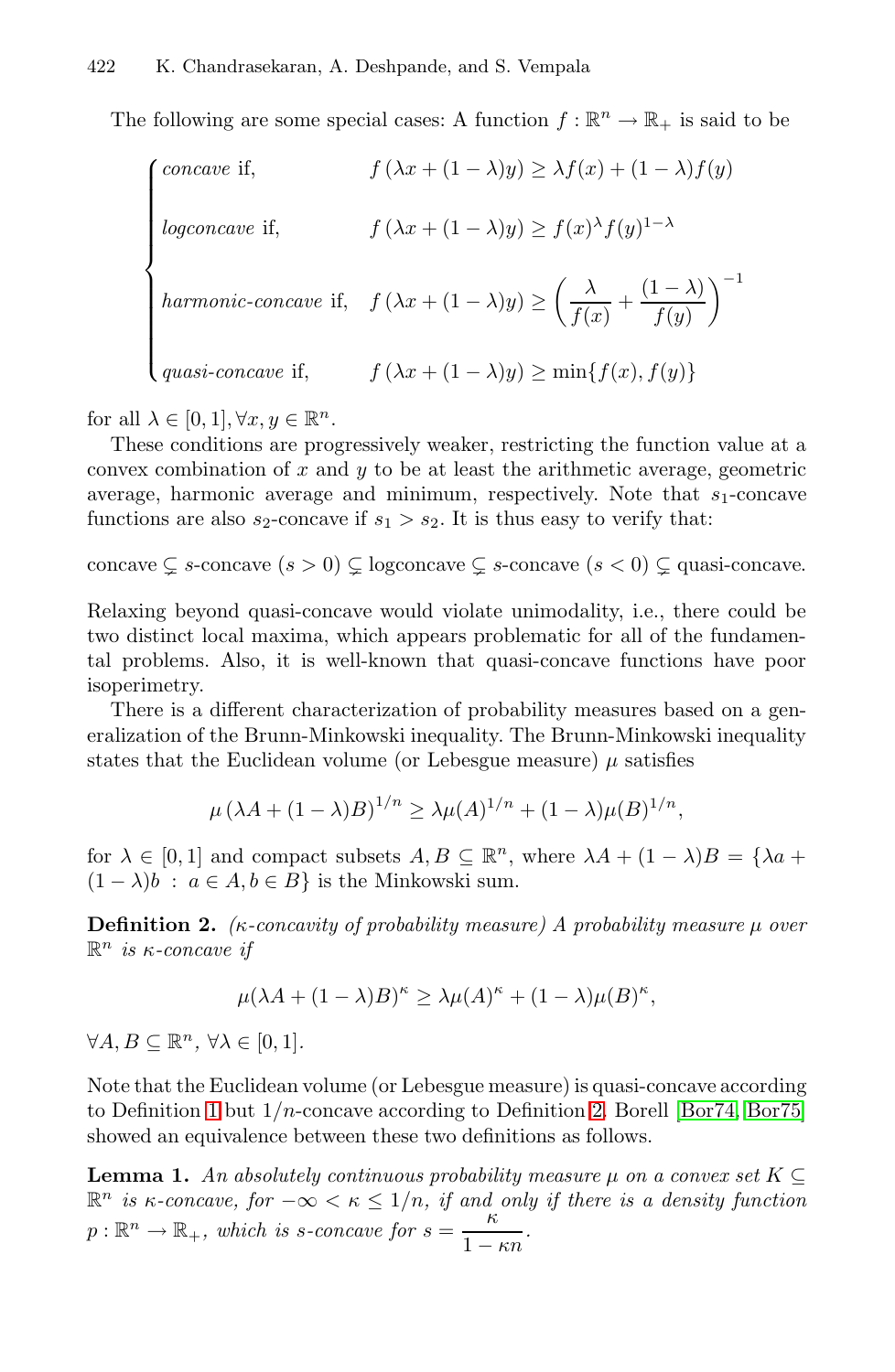Thus, if the density function is s-concave for  $s \in [-1/n, 0]$ , then the corresponding probability measure is  $\kappa$ -concave for  $\kappa = \frac{s}{1+ns}$ . Bobkov [Bob07] proves the following isoperimetric inequality for  $\kappa$ -concave probability measures for  $-\infty < \kappa \leq 1$  $-\infty < \kappa \leq 1$  $-\infty < \kappa \leq 1$ .

**Theorem 2.** *Given a* κ-concave probability measure μ, for any measurable sub $set A ⊂ ℝ<sup>n</sup>$ ,

$$
\mu(\delta A) \ge \frac{c(\kappa)}{m} \min\{\mu(A), 1 - \mu(A)\}^{1 - \kappa}
$$

where *m* is the  $\mu$ -median of the Euclidean norm  $x \mapsto ||x||$ , for some constant  $c(\kappa)$  *depending on*  $\kappa$ .

<span id="page-3-0"></span>Therefore, by Lemma 1, we get an isoperimetric inequality for any s-concave function  $f : \mathbb{R}^n \to \mathbb{R}_+$ , for  $s \in [-1/n, 0]$ , as

$$
\pi_f(\delta A) \ge \frac{c(s)}{m} \min \{ \pi_f(A), 1 - \pi_f(A) \}^{1 - \frac{s}{1 + ns}},
$$

for any measurable set  $A \subseteq \mathbb{R}^n$ .

In comparison, we prove a stronger isoperimetric inequality for the class of  $-1/(n-1)$ -concave functions (which subsumes  $-1/n$ -concave functions) and we remove the dependence on s in the inequality completely.

#### **1.2 The Cauchy Density**

The generalized Cauchy probabilit[y densit](#page-12-4)y  $f : \mathbb{R}^n \to \mathbb{R}_+$  parameterized by a positive definite matrix  $A \in \mathbb{R}^{n \times n}$  and a vector  $m \in \mathbb{R}^n$ , is given by

$$
f(x) \propto \frac{\det(A)^{-1}}{\left(1 + \|A(x-m)\|^2\right)^{(n+1)/2}}.
$$

For simplicity, we assume  $m = \overline{0}$  using a translation. It is easy to sample this distribution in full space (by an affine transformation it becomes spherically symmetric and therefore a one-dimensional problem) [Joh87]. We consider the problem of sampling according to the Cauchy density restricted to a convex set. This is reminiscent of the work of Kannan and Li who considered the problem of sampling a Gaussian distribution restricted to a convex set [KL96].

#### **1.3 Our Results**

Our first result establishes good isoperimetry for  $-1/(n-1)$ -concave functions in  $\mathbb{R}^n$ .

**Theorem 3.** Let  $f : \mathbb{R}^n \to \mathbb{R}_+$  be a  $-1/(n-1)$ *-concave function with a convex support*  $K \subseteq \mathbb{R}^n$  *of diameter* D, and let  $\mathbb{R}^n = S_1 \cup S_2 \cup S_3$  *be a measurable partition of*  $\mathbb{R}^n$  *into three non-empty subsets. Then* 

$$
\pi_f(S_3) \ge \frac{d(S_1, S_2)}{D} \min \{ \pi_f(S_1), \pi_f(S_2) \}.
$$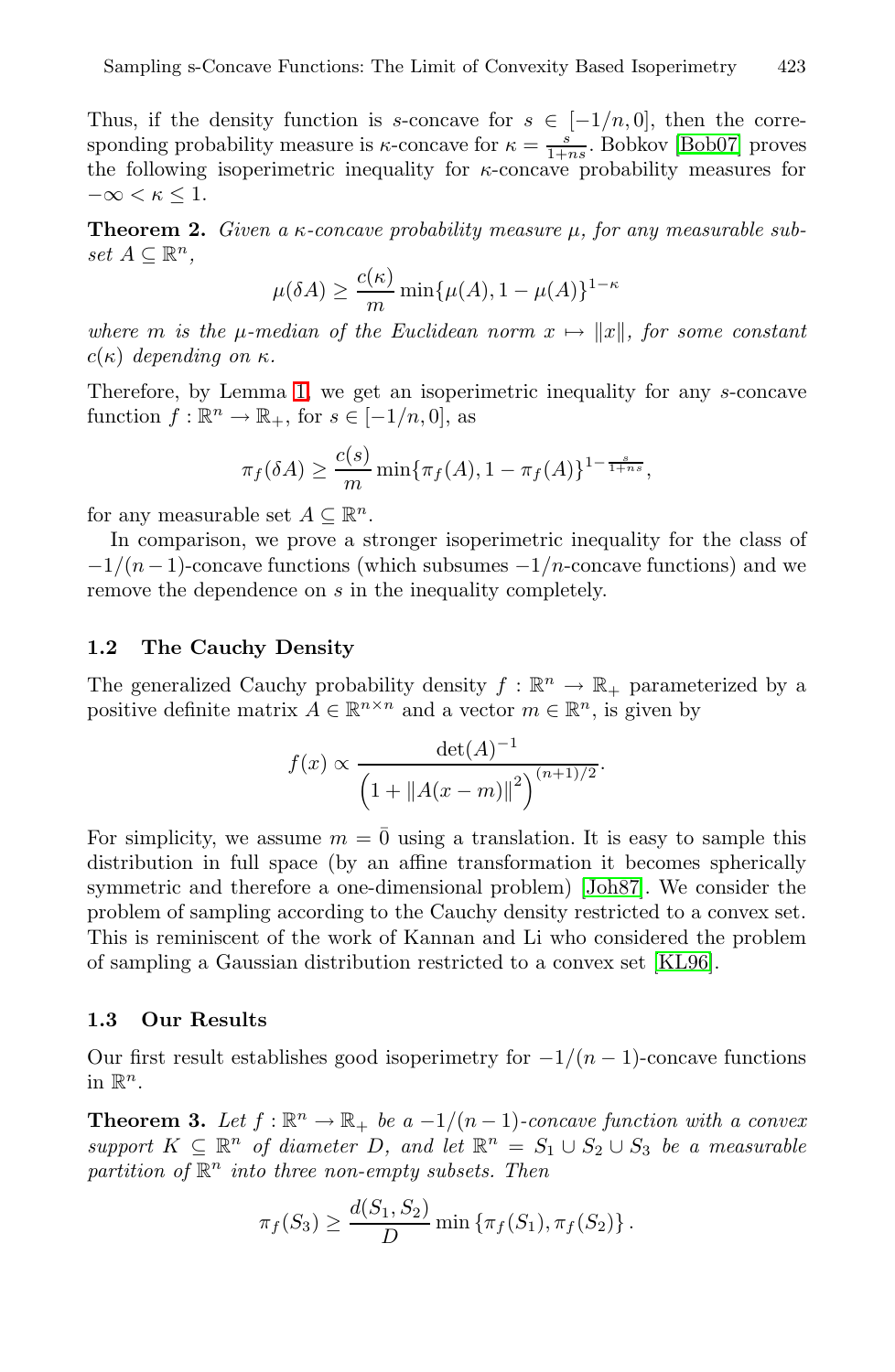<span id="page-4-0"></span>It is worth noting that the isoperimetric coefficient above is only smaller by a factor of 2 when compared to that of logconcave functions (Theorem 1).

Next, we prove that beyond the class of  $-1/(n-1)$ -concave functions, there exist functions with exponentially small isoperimetric coefficient.

**Theorem 4.** For any  $\epsilon > 0$ , there exists a  $-1/(n-1-\epsilon)$ -concave function f:  $\mathbb{R}^n \to \mathbb{R}_+$  *with a convex support* K of finite diameter and a partition  $\mathbb{R}^n = S \cup T$  $such that$ 

$$
\frac{\pi_f(\partial S)}{\min\left\{\pi_f(S), \pi_f(T)\right\}} \le Cn(1+\epsilon)^{-\epsilon n}
$$

*for some constant*  $C > 0$ *.* 

Theorems 3 and 4 can be summarized by the following figure.



**Fig. 1.** Limit of isoperimetry for *<sup>s</sup>*-concave functions

We prove that the ball walk with a Metropolis filter can be used to sample efficiently according to  $-1/(n-1)$ -concave densities which satisfy a certain Lipschitz condition. In each step, the ball walk picks a new point  $y$ , uniformly at random from a small ball around the current point  $x$ , and moves to  $y$ with probability min $\{1, f(y)/f(x)\}\$ . A distribution  $\sigma_0$  is said to be an H-warm start  $(H > 0)$  for the distribution  $\pi_f$  if for all  $S \subseteq \mathbb{R}^n$ ,  $\sigma_0(S) \leq H\pi_f(S)$ . Let  $\sigma_m$  denote the distribution after m steps of the ball walk with a Metropolis filter.

<span id="page-4-1"></span>**Definition 3.** We call a function  $f : \mathbb{R}^n \to \mathbb{R}_+$  to be  $(\alpha, \delta)$ -smooth if

$$
\max\left\{\frac{f(x)}{f(y)},\frac{f(y)}{f(x)}\right\} \le \alpha,
$$

*for all*  $x, y$  *in the support of*  $f$  *with*  $||x - y|| \le \delta$ .

**Theorem 5.** Let  $f : \mathbb{R}^n \to \mathbb{R}_+$  be proportional to an s-concave  $(\alpha, \delta)$ -smooth *function, restricted to a convex body*  $K \subseteq \mathbb{R}^n$  *of diameter* D, where  $s \geq -1/(n-1)$ 1)*. Let* K *contain a ball of radius*  $\delta$  *and*  $\sigma_0$  *be an* H-warm start. Then, after

$$
m \ge \left(\frac{CnD^2}{\delta^2} \log \frac{2H}{\epsilon}\right) \cdot \max\left\{\frac{nH^2}{\epsilon^2}, \frac{(\alpha^{-s} - 1)^2}{s^2}\right\}
$$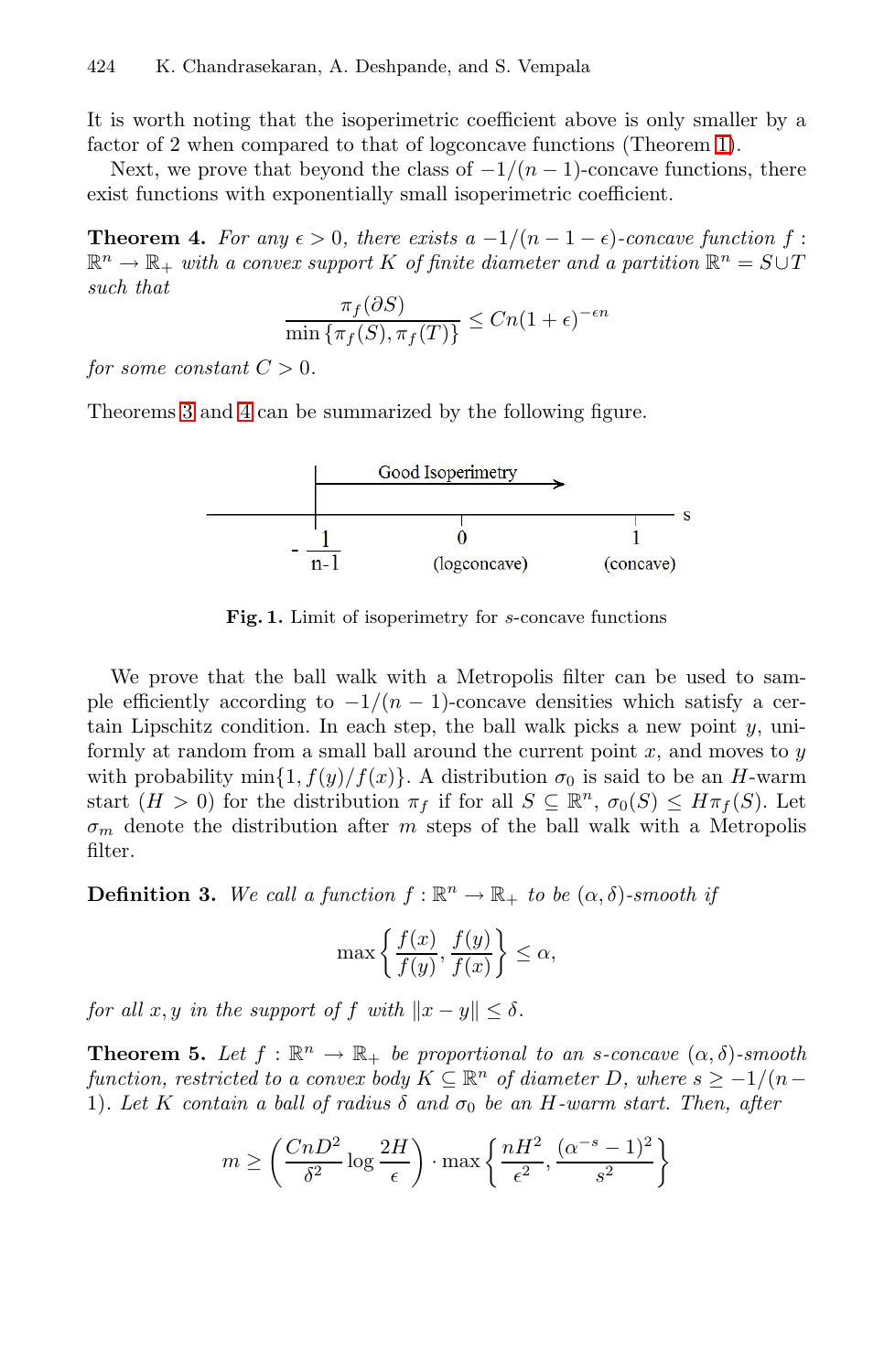steps of the ball walk with radius  $r \leq \min\left\{\frac{\epsilon \delta}{16H\sqrt{n}}, \frac{|2s\delta|}{\alpha^{-s}-1}\right\}$ *, we have that*

$$
d_{tv}(\sigma_m, \pi_f) \le \epsilon,
$$

<span id="page-5-0"></span>*for some absolute constant C, where*  $d_{tv}(\cdot, \cdot)$  *is the total variation distance.* 

Applying the above theorem directly to sample according to the Cauchy density, we get a mixing time of  $O\left(\left(\frac{n^3H^2}{\epsilon^2}\log\frac{2H}{\epsilon}\right)\cdot\max\left\{\frac{H^2}{\epsilon^2},n\right\}\right)$  using parameters $\delta = 1, \ \alpha = e^{\frac{n+1}{2}}$  and,  $D = \frac{8\sqrt{2nH}}{\epsilon}$  (one can prove that the probability measure outside the ball of radius D around the origin is at most  $\epsilon/2H$  for the chosen value of  $D$ ). Using a more careful analysis (comparison of 1-step distributions), this bound can be improved to match the current best bounds for sampling logconcave functions.

**Theorem 6.** *Consider the Cauchy probability density* f *defined in Section 1.2, restricted to a convex set*  $K \subseteq \mathbb{R}^n$  *containing a ball of radius*  $||A^{-1}||_2$  *and let*  $\sigma_0$ *be an* H*-warm starting distribution. Then after*

$$
m \geq O\left(\frac{n^3H^4}{\epsilon^4}\log\frac{2H}{\epsilon}\right)
$$

steps with ball-walk radius  $r = \epsilon/8\sqrt{n}$ , we have

$$
d_{tv}(\sigma_m, \pi_f) \le \epsilon,
$$

where  $d_{tv}(.,.)$  *is the total variation distance.* 

The proof of this theorem departs from its earlier counterparts in a significant way. In addition to isoperimetry, and the closeness of one-step distributions of nearby points, we have to prove that most of the measure is contained in a ball of not-too-large radius. For logconcave densities, this large-ball probability decays exponentially with the radius. For the Cauchy density it only decays linearly (Proposition 3).

All missing proofs are available in the full version of the paper<sup>1</sup>.

## **2 Preliminaries**

Let  $r\mathbb{B}_x$  denote a ball of radius r around point x. One step of the ball walk at a point x defines a probability distribution  $P_x$  over  $\mathbb{R}^n$  as follows.

$$
P_x(S) = \int_{S \cap r \mathbb{B}_x} \min\left\{1, \frac{f(y)}{f(x)}\right\} dy.
$$

For every measurable set  $S \subseteq \mathbb{R}^n$  the ergodic flow from S is defined as

$$
\Phi(S) = \int_S P_x(\mathbb{R}^n \setminus S) f(x) dx,
$$

 $\frac{1 \text{ http://arxiv.org/abs/0906.2448}}{1 \text{ http://arxiv.org/abs/0906.2448}}$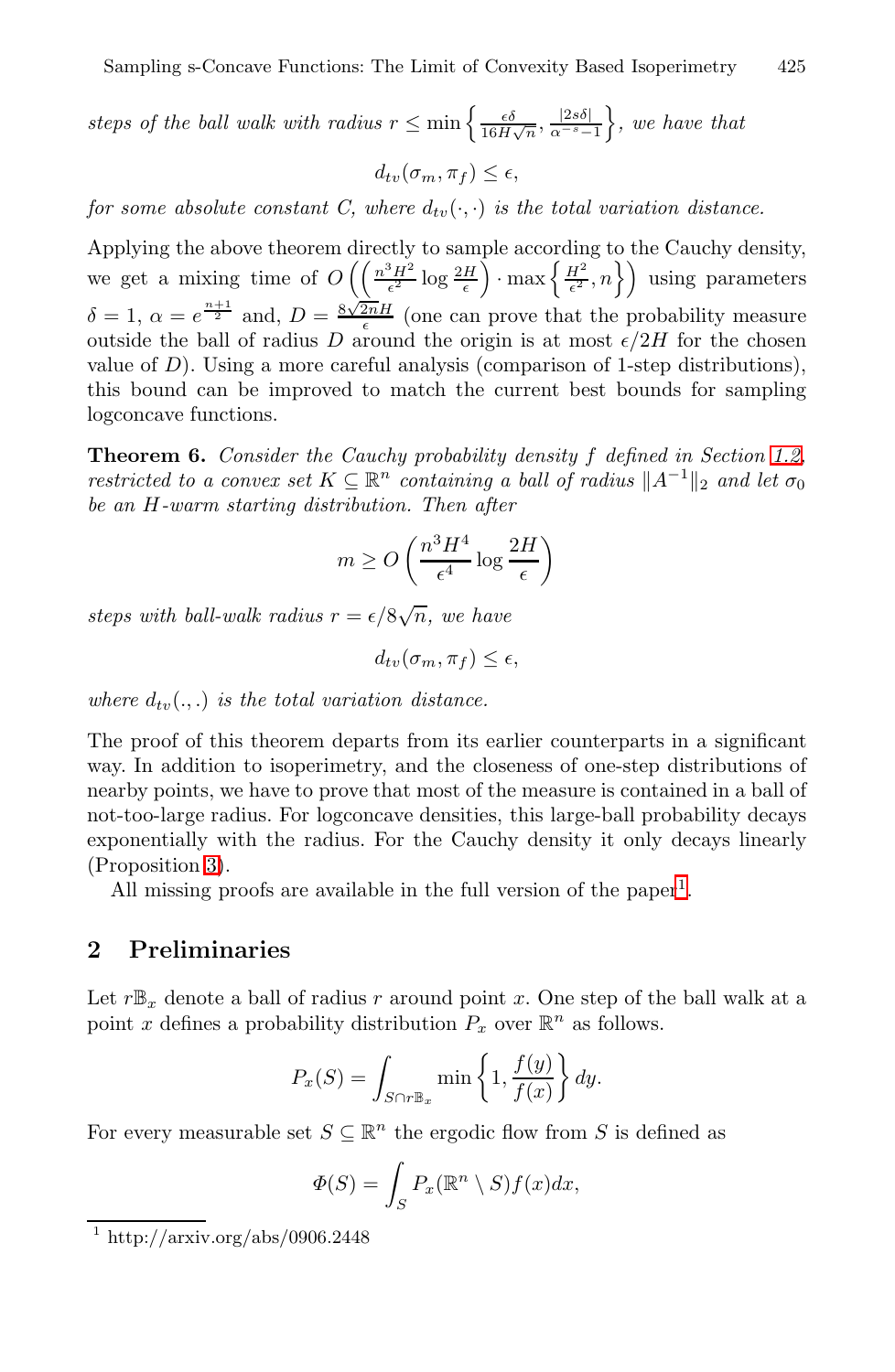and the measure of S according to  $\pi_f$  is defined as  $\pi_f(S) = \int_S f(x) dx / \int_{\mathbb{R}^n} f(x) dx$ . The s-conductance  $\phi_s$  of the Markov cha[in](#page-13-3) [defi](#page-13-3)ned by ball walk is

<span id="page-6-1"></span>
$$
\phi_s = \inf_{s \le \pi_f(S) \le 1/2} \frac{\Phi(S)}{\pi_f(S) - s}.
$$

To compare two distributions  $Q_1, Q_2$  we use the total variation distance between  $Q_1$  and  $Q_2$ , defined by  $d_{tv}(Q_1, Q_2) = \sup_{A} |Q_1(A) - Q_2(A)|$ . When we refer to the distance between two sets, we mean the minimum distance between any two points in the two sets. That is, for any two subsets  $S_1, S_2 \subseteq \mathbb{R}^n$ ,  $d(S_1, S_2) :=$  $\min\{|u-v|: u \in S_1, v \in S_2\}.$  [Next we](#page-13-4) quote a lemma from [LS93] which relates the s-conductance to t[he](#page-13-3) [mix](#page-13-3)ing time.

**Lemma 2.** Let  $0 < s \le 1/2$  and  $H_s = \sup_{\pi_f(S) \le s} |\sigma_0(S) - \pi_f(S)|$ . Then for *every measurable*  $S \subseteq \mathbb{R}^n$  *and every*  $m \geq 0$ *,* 

$$
|\sigma_m(S) - \pi_f(S)| \leq H_s + \frac{H_s}{s} \left(1 - \frac{\phi_s^2}{2}\right)^m.
$$

Finally, the following localization lemma [LS93, KLS95] is a useful tool in the proofs of isoperimetric inequalities.

**Lemma 3.** Let  $g : \mathbb{R}^n \to \mathbb{R}$  and  $h : \mathbb{R}^n \to \mathbb{R}$  be two lower semi-continuous *integrable functions such that*

$$
\int_{\mathbb{R}^n} g(x)dx > 0 \quad and \quad \int_{\mathbb{R}^n} h(x)dx > 0.
$$

*Then there exist two points*  $a, b \in \mathbb{R}^n$  *and a linear function*  $l : [0, 1] \to \mathbb{R}_+$  *such that*

$$
\int_0^1 g((1-t)a + tb)l(t)^{n-1}dt > 0 \quad and \quad \int_0^1 h((1-t)a + tb)l(t)^{n-1}dt > 0.
$$

# **3 Isoperimetry**

Here we prove an isoperimetric inequality for functions satisfying a certain unimodality criterion. We further show that  $-1/(n-1)$ -concave functions satisfy this unimodality criterion and hence have good isoperimetry.

We begin with a simple lemma that will be used in the proof of the isoperimetric inequality.

**Lemma 4.** *Let*  $p : [0,1] \to \mathbb{R}_+$  *be a unimodal function, and let*  $0 \le \alpha < \beta \le 1$ *. Then*

<span id="page-6-0"></span>
$$
\int_{\alpha}^{\beta} p(t)dt \geq |\alpha - \beta| \min \left\{ \int_{0}^{\alpha} p(t)dt, \int_{\beta}^{1} p(t)dt \right\}.
$$

Now we are ready to prove an isoperimetric inequality for functions satisfying a certain unimodality criterion.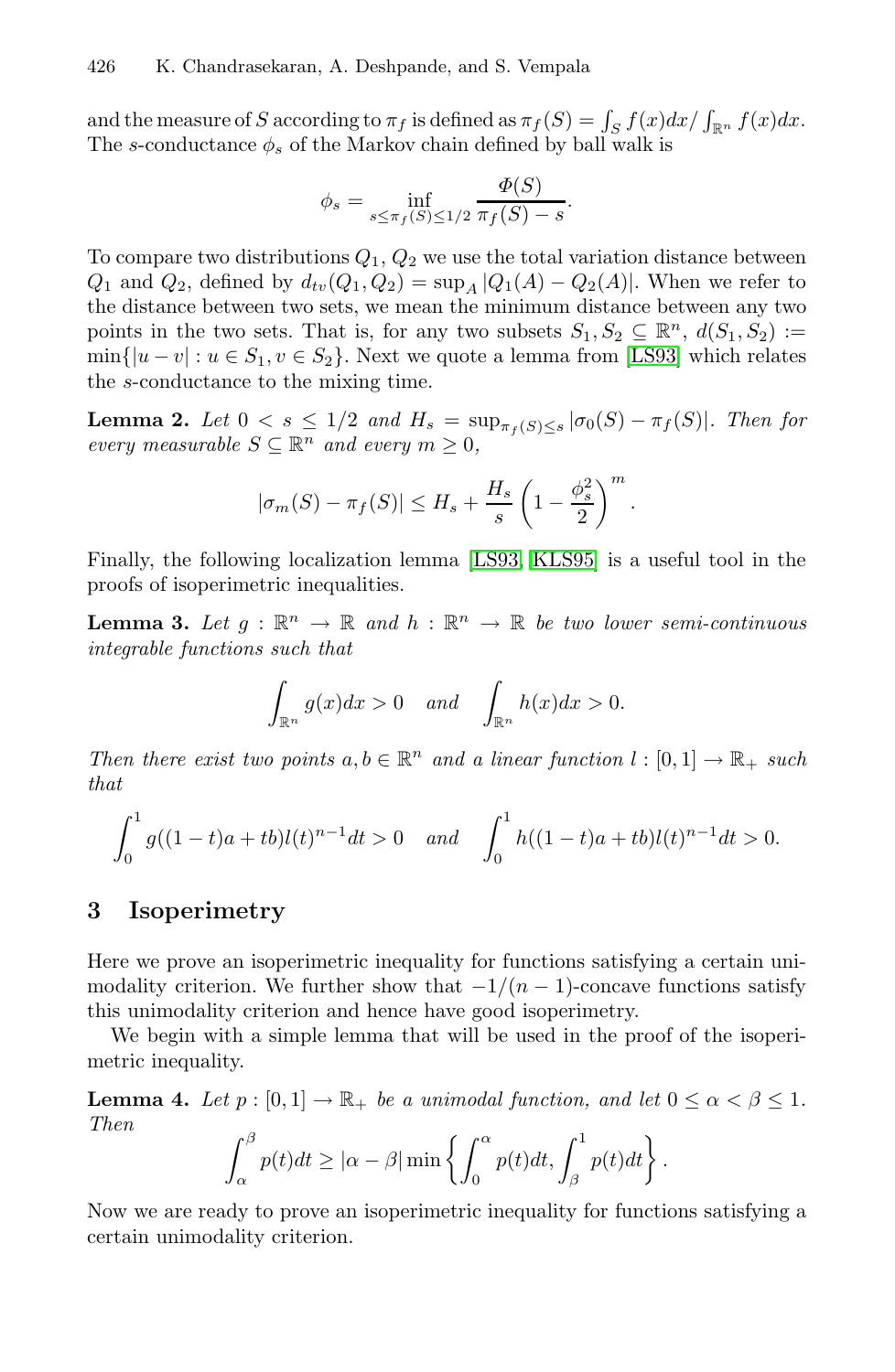**Theorem 7.** Let  $f : \mathbb{R}^n \to \mathbb{R}_+$  be a function whose support has diameter D, and f satisfies the following unimodality criterion: For any affine line  $L \subseteq \mathbb{R}^n$ *and any linear function*  $l : K \cap L \to \mathbb{R}_+$ ,  $h(x) = f(x)l(x)^{n-1}$  *is unimodal. Let*  $\mathbb{R}^n = S_1 \cup S_2 \cup S_3$  *be a partition of*  $\mathbb{R}^n$  *into three non-empty subsets. Then* 

$$
\pi_f(S_3) \ge \frac{d(S_1, S_2)}{D} \min \{ \pi_f(S_1), \pi_f(S_2) \}.
$$

*Proof.* Suppose not. Define  $g : \mathbb{R}^n \to \mathbb{R}$  and  $h : \mathbb{R}^n \to \mathbb{R}$  as follows.

$$
g(x) = \begin{cases} \frac{d(S_1, S_2)}{D} f(x) & \text{if } x \in S_1 \\ 0 & \text{if } x \in S_2 \\ -f(x) & \text{if } x \in S_3 \end{cases} \text{ and } h(x) = \begin{cases} 0 & \text{if } x \in S_1 \\ \frac{d(S_1, S_2)}{D} f(x) & \text{if } x \in S_2 \\ -f(x) & \text{if } x \in S_3. \end{cases}
$$

Thus

<span id="page-7-0"></span>
$$
\int_{\mathbb{R}^n} g(x)dx > 0 \quad \text{and} \quad \int_{\mathbb{R}^n} h(x)dx > 0,
$$

Lemma 3 implies that there exist two points  $a, b \in \mathbb{R}^n$  and a linear function  $l : [0, 1] \rightarrow \mathbb{R}_+$  such that

$$
\int_0^1 g((1-t)a + tb)l(t)^{n-1}dt > 0 \text{ and } \int_0^1 h((1-t)a + tb)l(t)^{n-1}dt > 0. (2)
$$

Moreover, w.l.o.g. we c[an](#page-7-0) assume that the points  $a$  and  $b$  are within the support of f, and hence  $||a - b|| \le D$ . We may also assume that  $a \in S_1$  and  $b \in S_2$ . Consider a partition of the interval  $[0, 1] = Z_1 \cup Z_2 \cup Z_3$ , where

$$
Z_i = \{ z \in [0,1] : (1-z)a + zb \in S_i \}.
$$

For  $z_1 \in Z_1$  and  $z_2 \in Z_2$ , we have

$$
d(S_1, S_2) \le d((1 - z_1) a + z_1 b, (1 - z_2) a + z_2 b) \le |z_1 - z_2| \cdot ||a - b|| \le |z_1 - z_2| D,
$$
  
and therefore  $d(S_1, S_2) \le d(Z_1, Z_2) D$ . Now we can rewrite Equation (2) as

$$
\int_{Z_3} f((1-t)a + tb)l(t)^{n-1}dt < \frac{d(S_1, S_2)}{D} \int_{Z_1} f((1-t)a + tb)l(t)^{n-1}dt
$$
  

$$
\leq d(Z_1, Z_2) \int_{Z_1} f((1-t)a + tb)l(t)^{n-1}dt
$$

and similarly

$$
\int_{Z_3} f((1-t)a + tb)l(t)^{n-1}dt \le d(Z_1, Z_2) \int_{Z_2} f((1-t)a + tb)l(t)^{n-1}dt
$$

Define  $p : [0,1] \to \mathbb{R}_+$  as  $p(t) = f((1-t)a + tb)l(t)^{n-1}$ . From the unimodality assumption in our theorem, we know that  $p$  is unimodal. Rewriting the above equations, we have

$$
\int_{Z_3} p(t)dt < d(Z_1, Z_2) \int_{Z_1} p(t)dt \quad \text{and} \quad \int_{Z_3} p(t)dt < d(Z_1, Z_2) \int_{Z_2} p(t)dt. \tag{3}
$$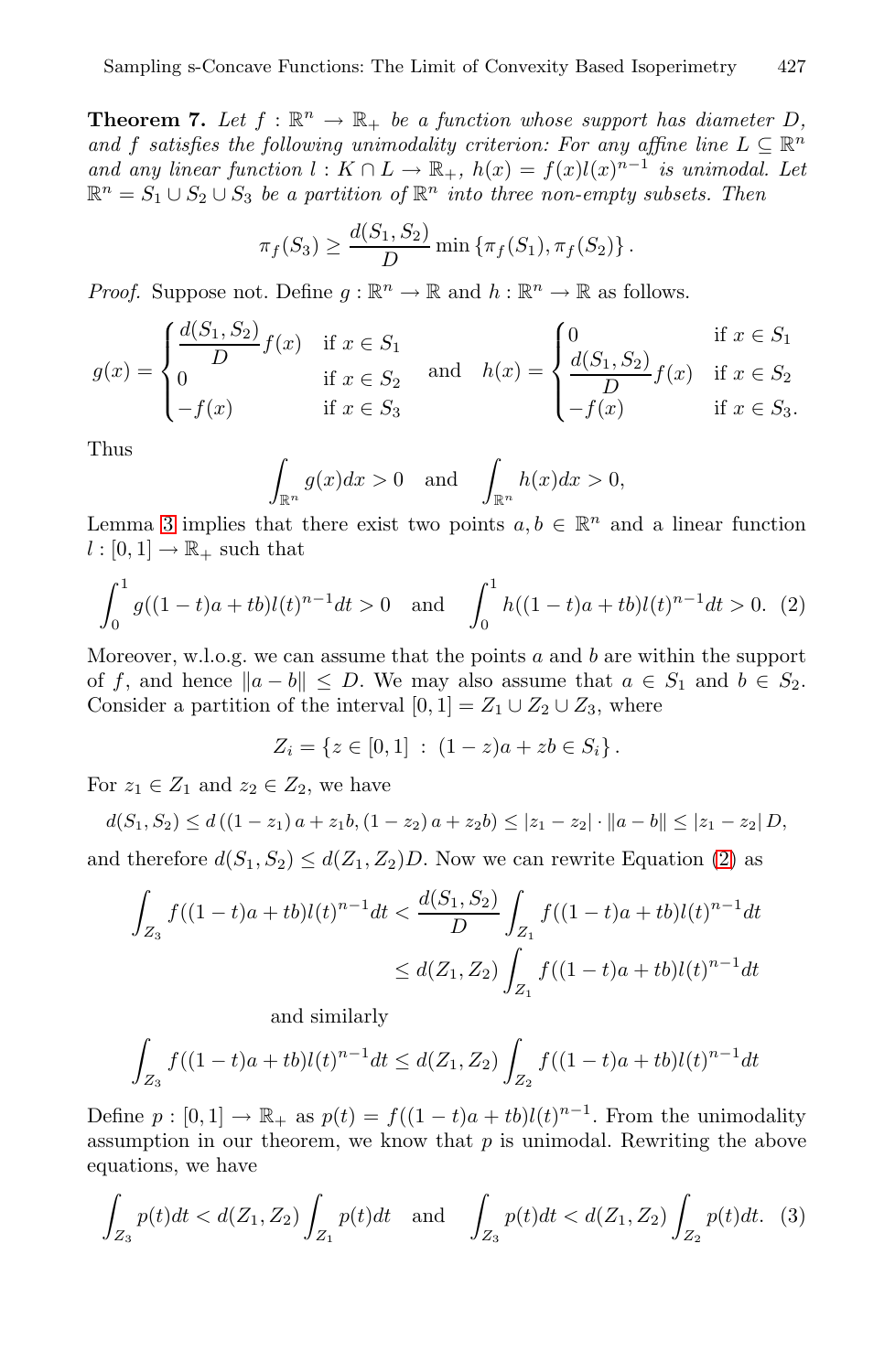Now suppose  $Z_3$  is a union of disjoint intervals, i.e.,  $Z_3 = \bigcup_i (\alpha_i, \beta_i), 0 \le \alpha_1 <$  $\beta_1 < \alpha_2 < \beta_2 < \cdot \cdot \cdot \leq 1$  By Lemma 4 we have

$$
\int_{\alpha_i}^{\beta_i} p(t)dt \geq |\alpha_i - \beta_i| \cdot \min \left\{ \int_0^{\alpha_i} p(t)dt, \int_{\beta_i}^1 p(t)dt \right\}.
$$

Therefore, adding these up we get

$$
\int_{Z_3} p(t)dt = \sum_i \int_{\alpha_i}^{\beta_i} p(t)dt
$$
  
\n
$$
\geq |\alpha_i - \beta_i| \cdot \sum_i \min \left\{ \int_0^{\alpha_i} p(t)dt, \int_{\beta_i}^1 p(t)dt \right\}
$$
  
\n
$$
\geq d(Z_1, Z_2) \cdot \min \left\{ \int_{Z_1} p(t)dt, \int_{Z_2} p(t)dt \right\}.
$$

<span id="page-8-0"></span>The last inequality follows from the fact that either every interval in  $Z_1$  or every interval in  $Z_2$  is accounted for in the summation. Indeed, suppose some interval in  $Z_2$  is [no](#page-6-0)t accounted for in the summation. Then, that interval has to be either the first or the last interval in  $[0, 1]$  in which case all intervals in  $Z_1$  are accounted for. But this is a contradiction to Inequality (3). This completes the proof of Theorem 7.

## **3.1 Isoperimetry of** *−***1***/***(***n −* **1)-Concave Functions**

We [s](#page-8-0)how that  $-1/(n-1)$ -concave functions satisfy the unimodality criterion used in the proof of Theorem 7. Therefore, as a corollary, we get an isoperimetric inequality for  $-1/(n-1)$ -concave functions.

**Proposition 1.** *Let*  $f : \mathbb{R}^n \to \mathbb{R}_+$  *be a smooth*  $-1/(n-1)$ *-concave function and*  $l : [0, 1] \to \mathbb{R}_+$  *be a linear function. Now let*  $a, b \in \mathbb{R}^n$  *and define*  $h : [0, 1] \to \mathbb{R}_+$  $as h(t) = f((1-t)a + tb)l(t)^{n-1}$ . Then h is a unimodal function.

We ge[t T](#page-4-0)heorem 3 as a corollary of Theorem 7 and Proposition 1.

#### **3.2 Lower Bound for Isoperimetry**

In this section, we show that  $-1/(n-1)$ -concave functions are the limit of isoperimetry by showing a  $-1/(n-1-\epsilon)$ -concave function with poor isoperimetry for  $0 < \epsilon \leq 1$ .

*Proof (Proof of Theorem 4).* The proof is based on the following construction. Consider  $K \subseteq \mathbb{R}^n$  defined as follows.

$$
K = \left\{ x \; : \; 0 \le x_1 < \frac{1}{1+\delta} \text{ and } x_2^2 + x_3^2 + \ldots + x_n^2 \le (1-x_1)^2 \right\},
$$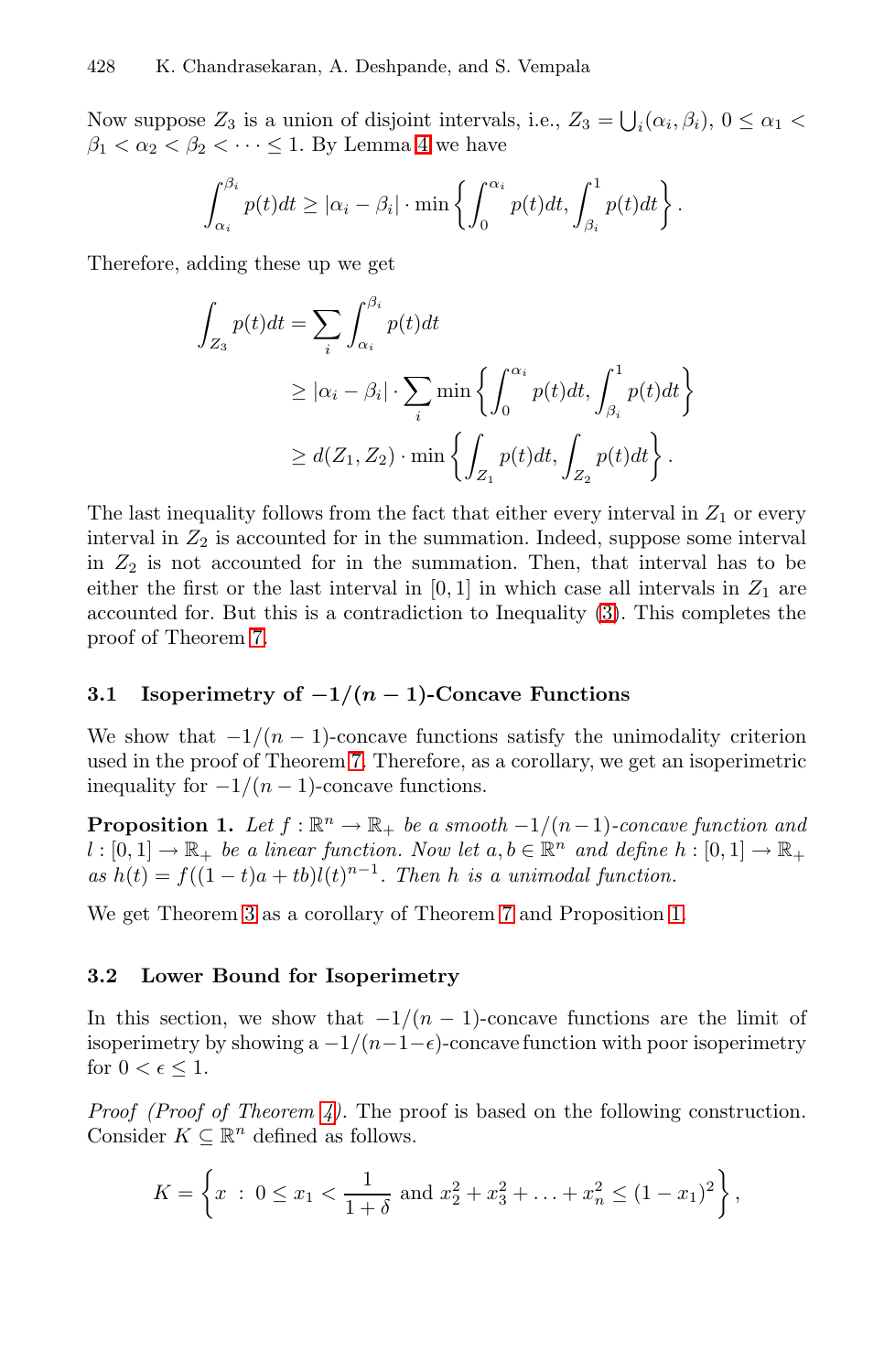where  $\delta > 0$ . K is a parallel section of a cone symmetric around the  $X_1$ -axis and is therefore convex. Now we define a function  $f : \mathbb{R}^n \to \mathbb{R}_+$  whose support is K.

$$
f(x) = \begin{cases} \frac{C}{(1 - (1 + \delta)x_1)^{n-1-\epsilon}} & \text{if } x \in K, \\ 0 & \text{if } x \notin K, \end{cases}
$$

where C is the appropriate constant so as to make  $\pi_f(K) = 1$ . By definition, f is a  $-1/(n-1-\epsilon)$ -concave function.

Define a partition  $\mathbb{R}^n = S \cup T$  as  $S = \{x \in K : 0 \le x_1 \le t\}$  and  $T = \mathbb{R}^n \setminus S$ . It can be shown that the theorem holds for a suitable choice of  $t$ .

# **4 Sampling s-Concave Functions**

Throughout this section, let  $f : \mathbb{R}^n \to \mathbb{R}_+$  be an s-concave  $(\alpha, \delta)$ -smooth function given by an oracle such that  $s \geq -1/(n-1)$ . Let K be the convex body over which we want to sample points according to  $f$ . We also assume that  $K$  contains a ball of radius  $\delta$  and is contained in a ball of radius D. We state a technical lemma related to the smoothness and the concavity of the function.

**Lemma 5.** *Suppose*  $f : \mathbb{R}^n \to \mathbb{R}$  *is a s-concave*  $(\alpha, \delta)$ *-smooth function. For any constant c such that*  $1 < c < \alpha$ , *if*  $||x - z|| \le \frac{|cs\delta|}{\alpha^{-s} - 1}$ , *then*  $\frac{f(x)}{f(z)} \le c$ .

The above lemma states that every s-concave  $(\alpha, \delta)$ -smooth function, is also  $(c, \frac{|cs\delta|}{(\alpha^{-s}-1)})$ -smooth for any constant c such that  $1 < c < \alpha$ . In particular, if  $\alpha > 2$ , this suggests that we may use the smoothness parameters to be  $(\alpha' =$  $2, \delta' = \frac{|2s\delta|}{\alpha^{-s}-1}$  and if  $\alpha \leq 2$ , then we may use  $(\alpha' = 2, \delta' = \delta)$  as the parameters. Thus, the function can be assumed to be  $(2, \min\{\delta, \frac{|2s\delta|}{\alpha^{-s}-1}\})$ -smooth.

In order to sample, we need to show that  $K$  contains points of good local conductance. For this, define

<span id="page-9-0"></span>
$$
K_r = \left\{ x \in K \; : \; \frac{\text{vol}(r \mathbb{B}_x \cap K)}{\text{vol}(r \mathbb{B}_x)} \ge \frac{3}{4} \right\}.
$$

The idea is that, for appropriately chosen  $r$ , the log-lipschitz-like constraint will enforce that the points in  $K_r$  have good local conductance. Further, we have that the measure in  $K_r$  is close to the measure of f in K based on the radius r.

**Lemma 6.** For any  $r > 0$ , the set  $K_r$  is convex and

$$
\pi_f(K_r) \ge 1 - \frac{4r\sqrt{n}}{\delta}.
$$

## **4.1 Coupling**

In order to prove conductance, we need to prove that when two points are geometrically close, then their one-step distributions overlap. We will need the following technical lemma about spherical caps to prove this.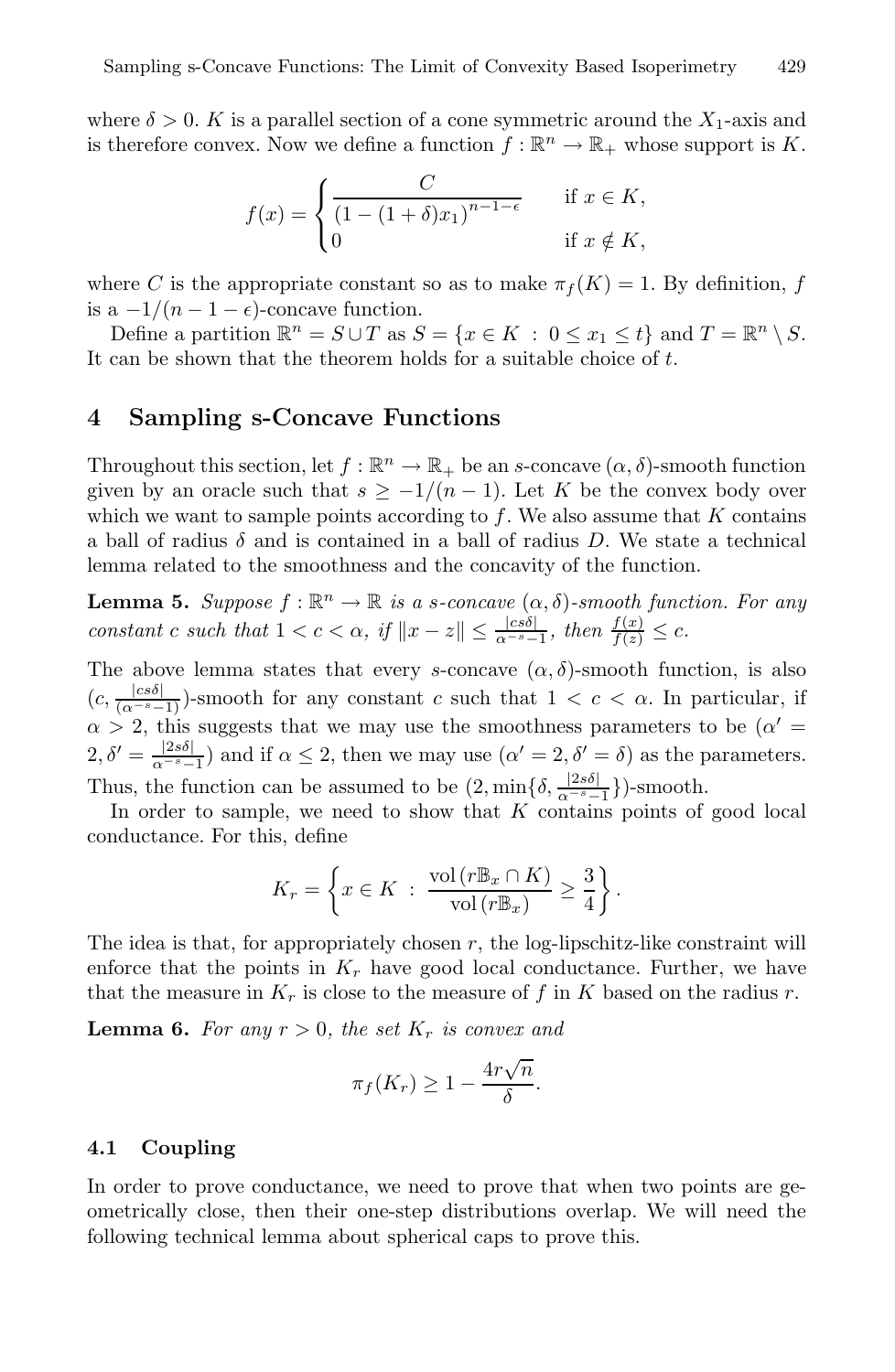<span id="page-10-0"></span>**Lemma 7.** Let H be a halfspace in  $\mathbb{R}^n$  and  $B_x$  be a ball whose center is at a *distance at most tr*/ $\sqrt{n}$  *from H*. *Then* 

$$
e^{-\frac{t^2}{4}}>\frac{2\operatorname{vol}\left(H\cap r\mathbb{B}\right)}{\operatorname{vol}\left(r\mathbb{B}\right)}>1-t
$$

**Lemma 8.** *For*  $r \le \min\{\delta, \frac{|2s\delta|}{\alpha^{-s}-1}\},\text{ if } u, v \in K_r, \|u-v\| < r/16\sqrt{n},\text{ then}$ 

$$
d_{tv}(P_u, P_v) \le 1 - \frac{7}{16}
$$

*Proof.* We may assume that  $f(v) \ge f(u)$ . Then,

$$
d_{tv}(P_u, P_v) \le 1 - \frac{1}{\text{vol}(r\mathbb{B})} \int_{r\mathbb{B}_v \cap r\mathbb{B}_u \cap K} \min\left\{1, \frac{f(y)}{f(v)}\right\} dy
$$

Let us lower bound the second term in the right hand side.

$$
\int_{r \mathbb{B}_{v} \cap r \mathbb{B}_{u} \cap K} \min \left\{ 1, \frac{f(y)}{f(v)} \right\} dy \ge \int_{r \mathbb{B}_{v} \cap r \mathbb{B}_{u} \cap K} \min \left\{ 1, \frac{f(y)}{f(v)} \right\} dy
$$
\n
$$
\ge \left( \frac{1}{2} \right) \text{vol} \left( r \mathbb{B}_{v} \cap r \mathbb{B}_{u} \cap K \right) \qquad \text{(By Lemma 5)}
$$
\n
$$
\ge \left( \frac{1}{2} \right) (\text{vol} \left( r \mathbb{B}_{v}) - \text{vol} \left( r \mathbb{B}_{v} \setminus r \mathbb{B}_{u} \right) - \text{vol} \left( r \mathbb{B}_{v} \setminus K \right))
$$
\n
$$
\ge \left( \frac{1}{2} \right) \left( \text{vol} \left( r \mathbb{B}_{v} \right) - \frac{1}{16} \text{vol} \left( r \mathbb{B} \right) - \frac{1}{16} \text{vol} \left( r \mathbb{B} \right) \right)
$$
\n
$$
\ge \left( \frac{7}{16} \right) \text{vol} \left( r \mathbb{B} \right)
$$

where the bound on vol  $(r\mathbb{B}_v \setminus r\mathbb{B}_u)$  is derived from Lemma 7 and vol  $(r\mathbb{B}_v \setminus K)$ is bounded using the fact that  $v \in K_r$ . Hence,

$$
d_{tv}(P_u, P_v) \le 1 - \frac{7}{16}
$$

# **4.2 Conductance and Mixing Time**

Consider the ball walk with metropolis filter using the s-concave  $(\alpha, \delta)$ -smooth density function oracle [wit](#page-4-1)h ball steps of radius r.

**Lemma 9.** *Let*  $S \subseteq \mathbb{R}^n$  *be such that*  $\pi_f(S) \geq \epsilon_1$  *and*  $\pi_f(\mathbb{R}^n \setminus S) \geq \epsilon_1$ *. Then, for ball walk radius*  $r \leq \min\left\{\frac{\epsilon_1 \delta}{8\sqrt{n}}, \frac{|2s\delta|}{\alpha^{-s}-1}\right\}$ *, we have that*

$$
\Phi(S) \ge \frac{r}{2^9 \sqrt{n} D} \min \{ \pi_f(S) - \epsilon_1, \pi_f(\mathbb{R}^n \setminus S) - \epsilon_1 \}
$$

Using the above lemma, we prove Theorem 5.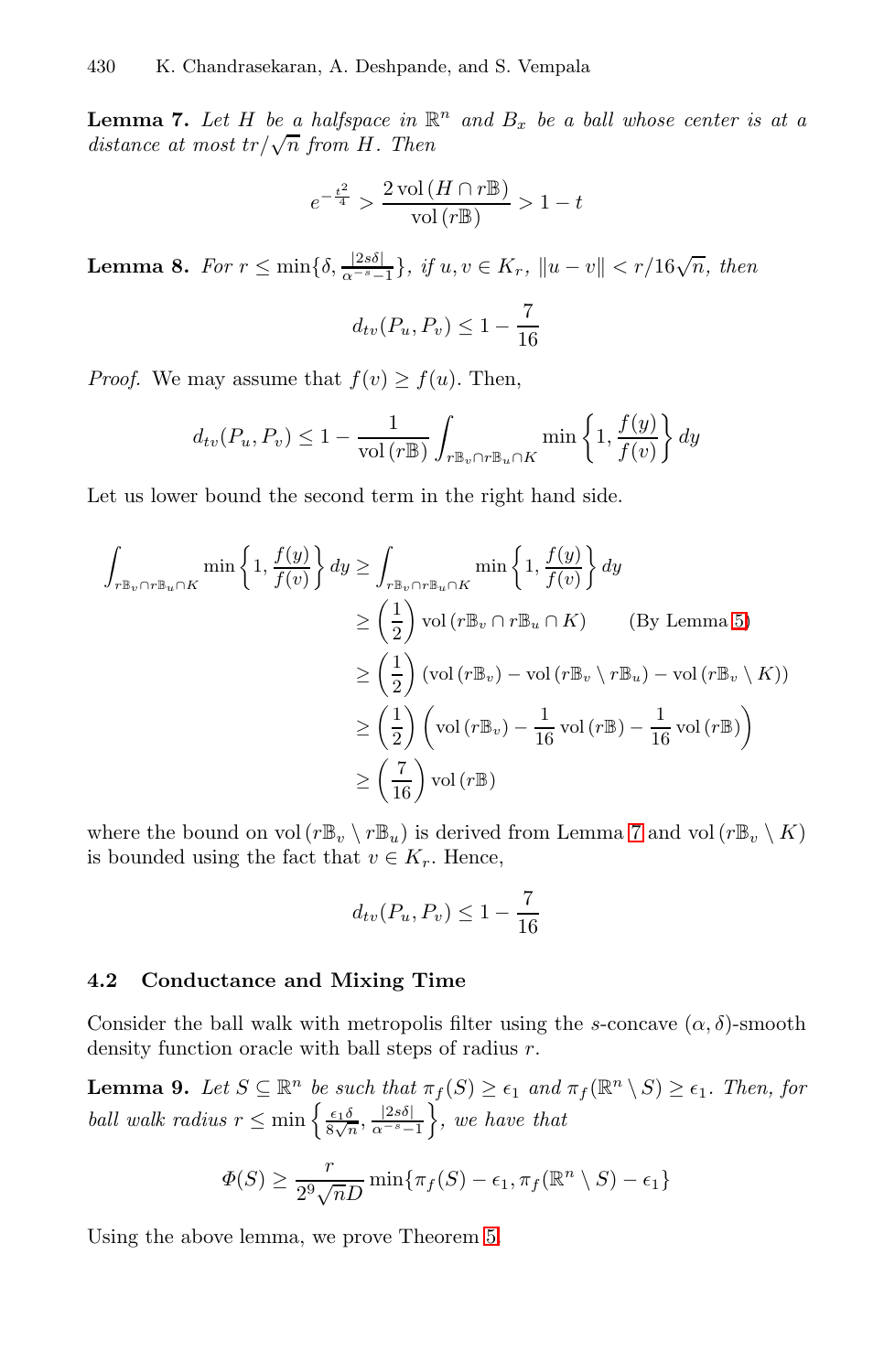*Proof (Proof of Theorem 5)*. On setting  $\epsilon_1 = \epsilon/2H$  in Lemma 9, we have that for ball-walk radius  $r = \min\left\{\frac{\epsilon \delta}{16H\sqrt{n}}, \frac{|2s\delta|}{(\alpha^{-s}-1)}\right\},$ 

$$
\phi_{\epsilon_1} \geq \frac{r}{2^9 \sqrt{n} D}.
$$

By definition  $H_s \leq H \cdot s$  and hence by Lemma 2,

$$
|\sigma_m(S) - \pi_f(S)| \le H \cdot s + H \cdot exp\left\{-\frac{mr^2}{2^{19}nD^2}\right\}
$$

which gives us that beyond

$$
m \ge \frac{2^{19}nD^2}{r^2} \log \frac{2H}{\epsilon}
$$

steps,  $|\sigma_m(S) - \pi_f(S)| \leq \epsilon$ . Substituting for r, we get the theorem.

# **4.3 Sampling the Cauchy Density**

In this section, we prove certain properties of the Cauch[y](#page-5-0) density along with the crucial coupling lemma leading to Theorem 6. Without loss of generality, we may assume that the distribution given by the oracle is,

$$
f(x) \propto \begin{cases} 1/(1+||x||^2)^{\frac{n+1}{2}} & \text{if } x \in K, \\ 0 & \text{otherwise.} \end{cases}
$$
 (4)

This is because, either we are explicitly given the matrix A of a general Cauchy density, or we can compute it using the function  $f$  at a small number of points and apply a linear transformation. Further, note that by the hypothesis of Theorem 6, we may assume that  $K$  contains a unit ball.

**Proposition 2.** *The Cauchy density function is*  $-1/(n-1)$ *-concave.* 

Proposition 3 says that we can find a ball of radius  $O(\sqrt{n}/\epsilon_1)$  outside which the Cauchy density has at most  $\epsilon_1$  probability mass.

#### **Proposition 3**

$$
\Pr\left(\|x\| \ge \frac{2\sqrt{2n}}{\epsilon_1}\right) \le \epsilon_1.
$$

Proposition 4 shows the smoothness property of the Cauchy density. This is the crucial ingredient used in the stronger coupling lemma. Define  $K_r$  as before. Then,

**Proposition 4.** *For*  $x \in K_r$ *, let* 

$$
C_x = \{ y \in r \mathbb{B}_x : |x \cdot (x - y)| \le \frac{4r||x||}{\sqrt{n}} \}
$$

*and*  $y \in C_x$ *. Then,* 

$$
\frac{f(x)}{f(y)} \ge 1 - 4r\sqrt{n}
$$

Finally, we have the following coupling lemma.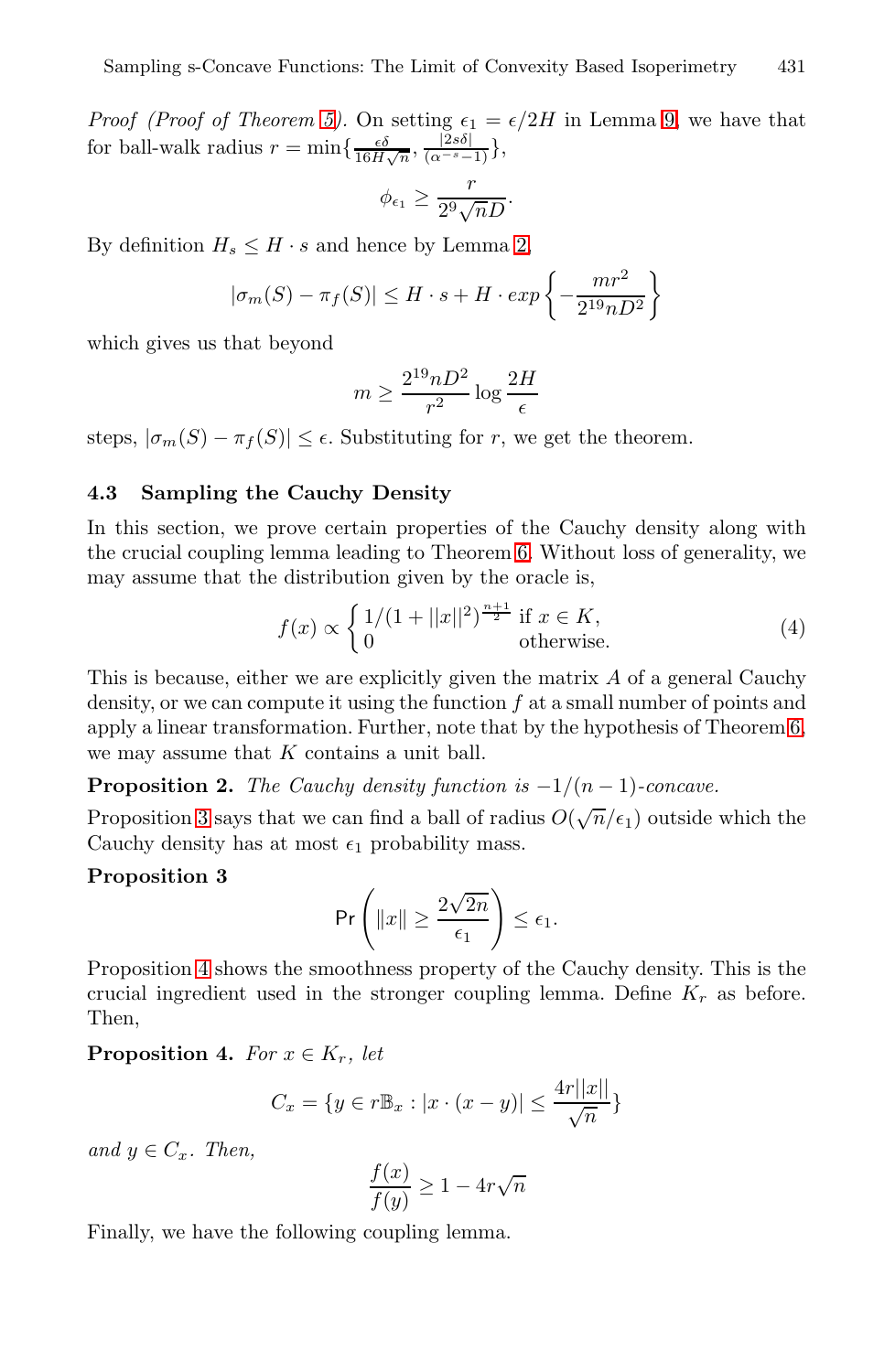**Lemma 10.** *For*  $r \le 1/\sqrt{n}$ , *if*  $u, v \in K_r$ ,  $||u - v|| < r/16\sqrt{n}$ , then

$$
d_{tv}(P_u, P_v) < \frac{1}{2}.
$$

The proof of conductance and mixing bound follow the proof of mixing bound for s-concave functions closely. Comparing the above coupling lemma with that of s-concave functions (Lemma 8), we observe that the improvement is obtained due to the constraint on the radius of the ball walk in the coupling lemma. In the case of Cauchy, a slightly relaxed radius suffices for points close to each other to have a considerable overlap in their one-step distribution.

#### **4.4 Discussion**

There are two aspects of our algorithm and analysis that merit improvement. The first is the dependence on the diameter, which could perhaps be made logarithmic by applying an appropriate affine transformation as in the case of logconcave densities. The second is eliminating the dependence on the smoothness parameter entirely, by allowing for sharp changes locally and considering a smoother version of the original function. Both these aspects seem to be tied closely to proving a tail bound on a 1-dimensional marginal of an s-concave function.

# <span id="page-12-2"></span>**References**

- <span id="page-12-3"></span><span id="page-12-0"></span>[AK91] Applegate, D., Kannan, R.: Sampling and integration of near log-concave functions. In: STOC 1991: Proceedings of the twenty-third annual ACM symposium on Theory of computing, pp. 156–163. ACM, New York (1991) [Bob07] Bobkov, S.G.: Large deviations and isoperimetry over convex probability
- <span id="page-12-1"></span>measures with heavy tails. Electronic Journal of Probability 12, 1072–1100 (2007)
- [Bor74] Borell, C.: Convex measures on locally convex spaces. Ark. Math. 12, 239– 252 (1974)
- [Bor75] Borell, C.: Convex set functions in d-space. Periodica Mathematica Hungarica 6, 111–136 (1975)
- <span id="page-12-4"></span>[BV04] Bertsimas, D., Vempala, S.: Solving convex programs by random walks. J. ACM 51(4), 540–556 (2004)
- <span id="page-12-5"></span>[DF91] Dyer, M.E., Frieze, A.M.: Computing the volume of a convex body: a case where randomness provably helps. In: Proc. of AMS Symposium on Probabilistic Combinatorics and Its Applications, pp. 123–170 (1991)
- [DFK91] Dyer, M.E., Frieze, A.M., Kannan, R.: A random polynomial-time algorithm for approximating the volume of convex bodies. J. ACM 38(1), 1–17 (1991)
- [Joh87] Johnson, M.E.: Multivariate statistical simulation. Wiley, Chichester (1987)
- [KL96] Kannan, R., Li, G.: Sampling according to the multivariate normal density. In: FOCS 1996: Proceedings of the 37th Annual Symposium on Foundations of Computer Science, Washington, DC, USA, p. 204. IEEE Computer Society Press, Los Alamitos (1996)